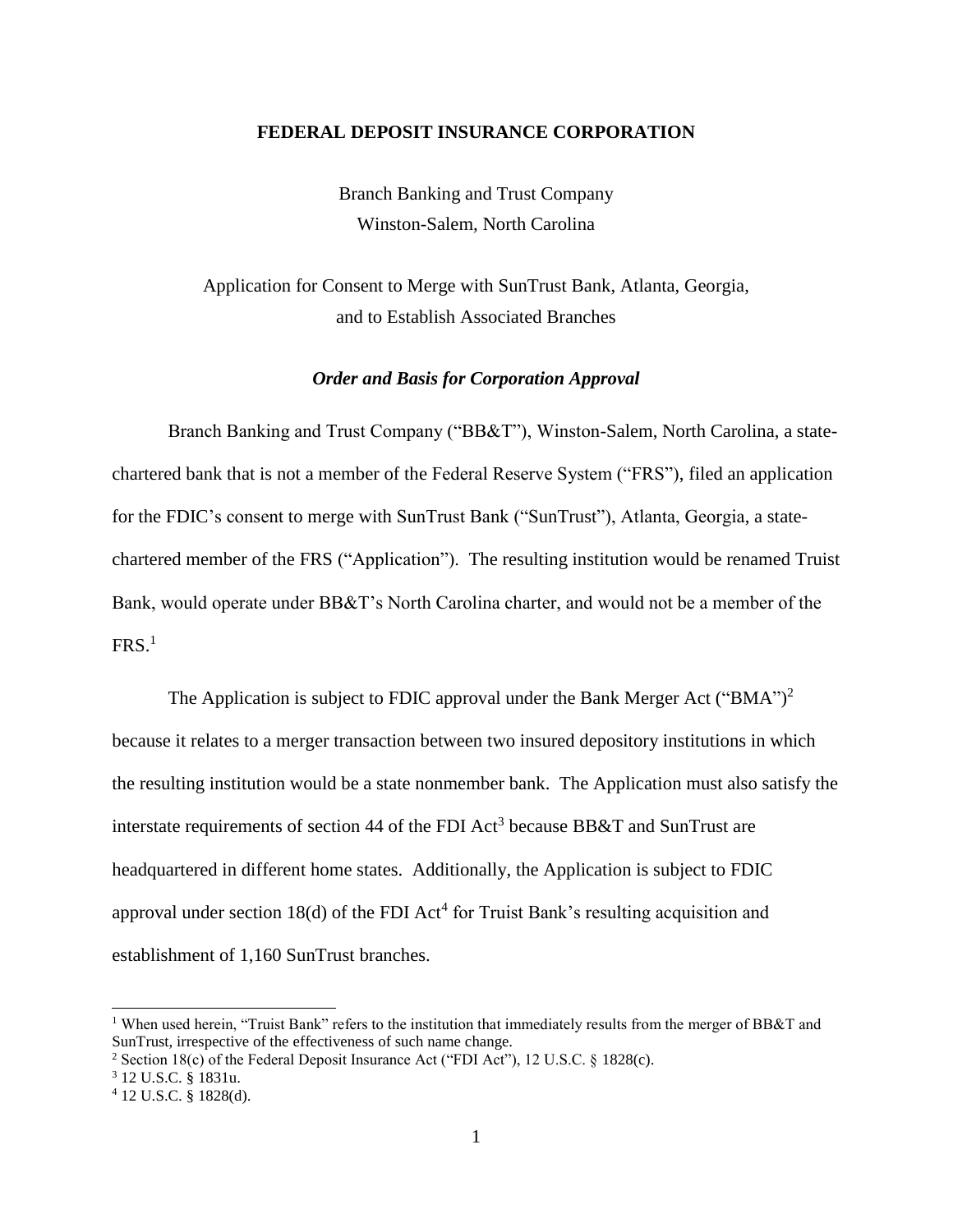BB&T has total consolidated assets of approximately \$230 billion and total deposits of approximately \$173.2 billion. BB&T operates 1,793 branches in 15 states (Alabama, Florida, Georgia, Indiana, Kentucky, Maryland, New Jersey, North Carolina, Ohio, Pennsylvania, South Carolina, Tennessee, Texas, Virginia, and West Virginia) and Washington, D.C., and is a wholly owned subsidiary of BB&T Corporation ("BB&T Corp.").

SunTrust has total consolidated assets of approximately \$221 billion and total deposits of approximately \$169.2 billion. SunTrust operates 1,160 branches in 10 states (Alabama, Arkansas, Florida, Georgia, Maryland, Mississippi, North Carolina, South Carolina, Tennessee, and Virginia) and Washington, D.C., and is an indirect wholly owned subsidiary of SunTrust Banks, Inc. ("STB Inc.").

As a result of the merger between BB&T and SunTrust, Truist Bank would have total assets of approximately \$451 billion and deposits of \$342.4 billion, making Truist Bank the sixth-largest insured depository institution in the United States. Upon consummation, Truist Bank would operate 2,953 branches in 17 states (Alabama, Florida, Georgia, Indiana, Kentucky, Maryland, New Jersey, North Carolina, Ohio, Pennsylvania, South Carolina, Tennessee, Texas, Virginia, West Virginia, Arkansas, and Mississippi) and Washington, D.C. Truist Bank would be a wholly owned subsidiary of Truist Financial Corporation, which would result from the merger of BB&T Corp. and STB Inc. The merger of BB&T Corp. and STB Inc. is subject to the approval of the Board of Governors of the FRS under the Bank Holding Company Act, and would immediately precede the merger of BB&T and SunTrust.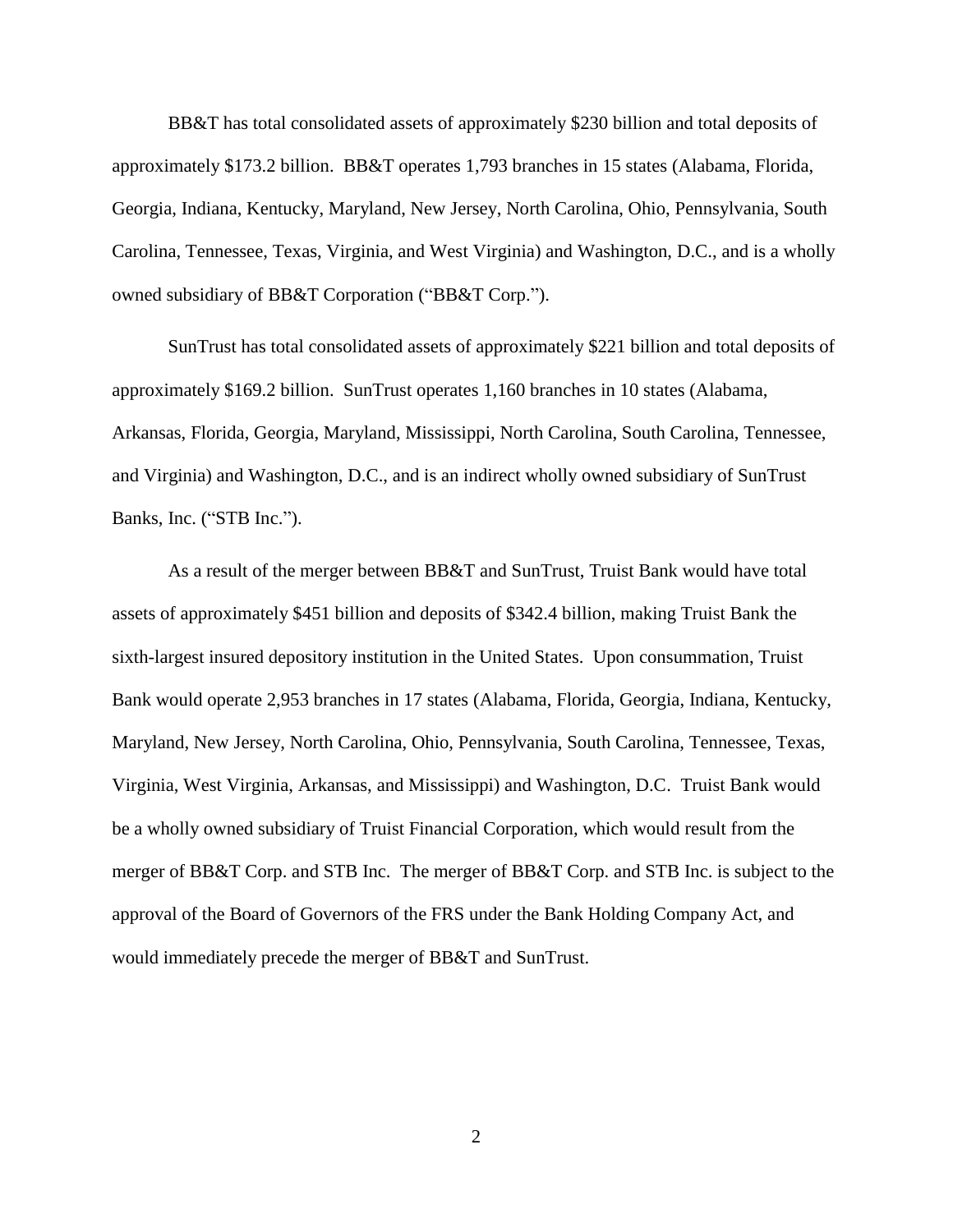# **The Bank Merger Act**

The Application is subject to FDIC approval under the BMA, which prohibits an insured depository institution from merging with another insured depository institution without the prior approval of the responsible agency, which is the FDIC where the resulting bank is a state nonmember bank. Generally, the BMA imposes public notice requirements; requires the furnishing of a competitive factors report from the Attorney General; prohibits approval of monopolistic or otherwise anticompetitive transactions; requires the responsible agency to consider specific statutory factors related to financial and managerial resources and future prospects, the convenience and needs of the community, financial stability, and the anti-money laundering records of the banks involved; and prohibits interstate mergers in which the resulting institution would control more than 10 percent of the deposits of insured depository institutions in the United States.

### *Public Notice and Comment*

Section 18(c)(3) of the BMA generally requires public notice of a merger transaction subject to the BMA. $<sup>5</sup>$  Consistent with this requirement, public notice of the proposed transaction</sup> was published in the *Winston-Salem Journal*, the *Atlanta Journal-Constitution*, and the *Charlotte Observer* on March 8, March 21, and April 2, 2019. The FDIC received 772 written comments and 154 calls regarding the transaction, and considered the input from these comments and calls in its consideration of the Application. The FDIC received and considered additional public feedback from 118 organizations and individuals that participated in two public meetings held

 $5$  12 U.S.C. § 1828(c)(3).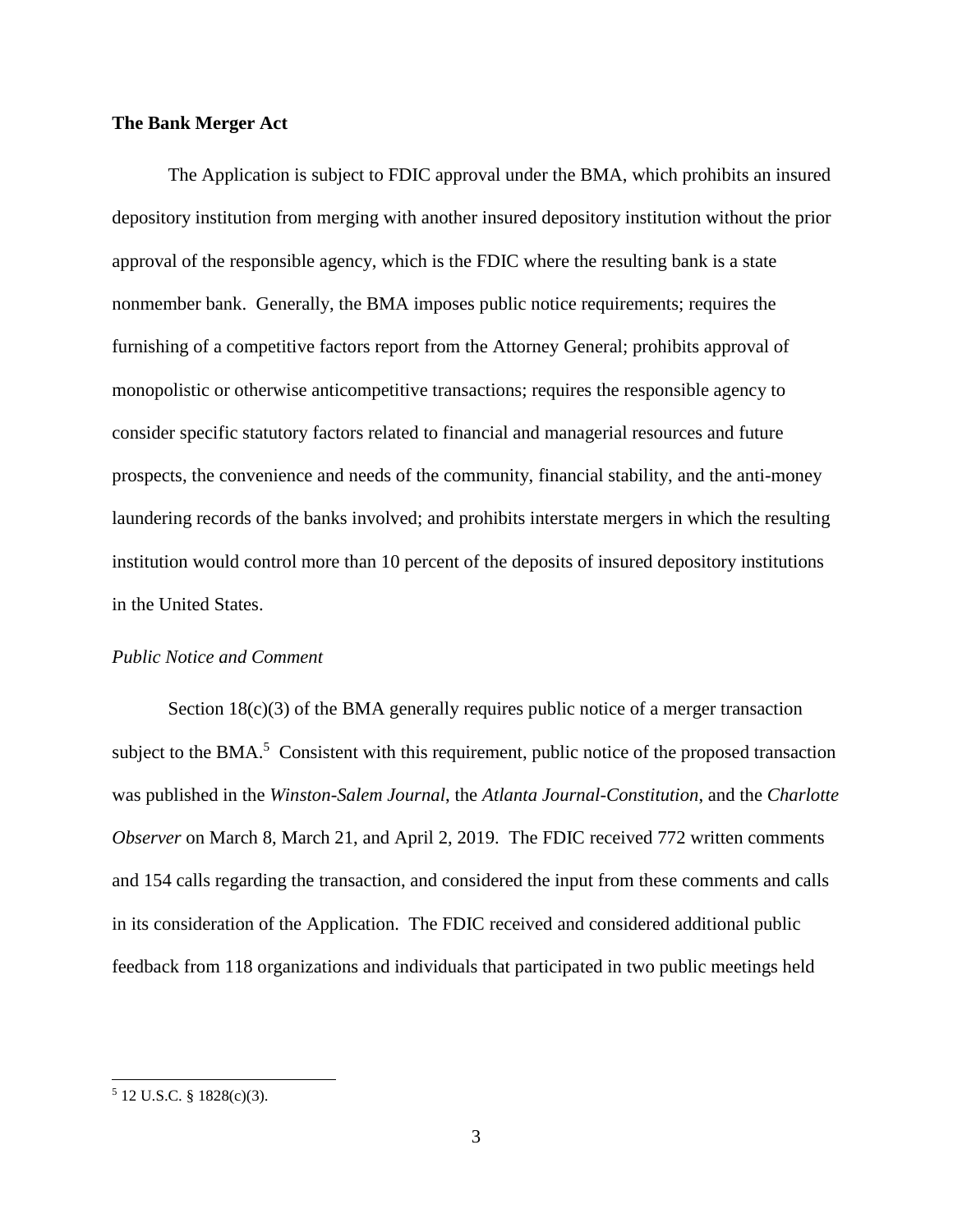jointly with the FRS on April 25, 2019, in Charlotte, North Carolina, and on May 3, 2019, in Atlanta, Georgia.<sup>6</sup>

### *Competitive Considerations*

Section  $18(c)(4)$  of the BMA generally requires that the responsible agency request, and that the Attorney General furnish, a report on the competitive factors involved in a merger transaction subject to the BMA.<sup>7</sup> On November 8, 2019, the Department of Justice ("DOJ") concurred in authorizing the transaction subject to agreed-upon commitments made by BB&T Corp. and STB Inc. <sup>8</sup> The agreement commits BB&T Corp. and STB Inc. to divesting 28 SunTrust branches, totaling approximately \$2.3 billion in deposits, in the following geographic markets: Durham-Chapel Hill, North Carolina; Franklin County, Virginia; Martinsville, Virginia<sup>9</sup>; Winston-Salem, North Carolina; Eastern Shore, Virginia; and Lumpkin County, Georgia.

Section  $18(c)(5)(A)$  of the BMA prohibits the FDIC from approving a merger transaction that would result in a monopoly or would be in furtherance of an attempt to monopolize the business of banking in any part of the United States.<sup>10</sup> Section  $18(c)(5)(B)$  of the BMA also prohibits the FDIC from approving a merger transaction that may substantially lessen competition in any section of the country, unless the anticompetitive effects of the proposed

<sup>6</sup> *See* 84 Fed. Reg. 10517 (March 21, 2019).

 $7$  12 U.S.C. § 1828(c)(4).

<sup>8</sup> *See* Press Release, Department of Justice, Divestiture of Approximately \$2.3 Billion in Deposits Across Seven Local Markets Constitutes Largest Bank Divestiture in Over a Decade (Nov. 8, 2019), *available at*  [https://www.justice.gov/opa/pr/justice-department-requires-divestitures-order-bbt-and-suntrust-proceed-merger.](https://www.justice.gov/opa/pr/justice-department-requires-divestitures-order-bbt-and-suntrust-proceed-merger)

<sup>&</sup>lt;sup>9</sup> In its press release announcing the divestiture agreement, DOJ separately identified Patrick County Virginia, and Henry County/City of Martinsville, Virginia. *Id.* The banking market of Martinsville, Virginia, as determined by the FRS, includes both Patrick County and Henry County.

 $10$  12 U.S.C. § 1828(c)(5)(A).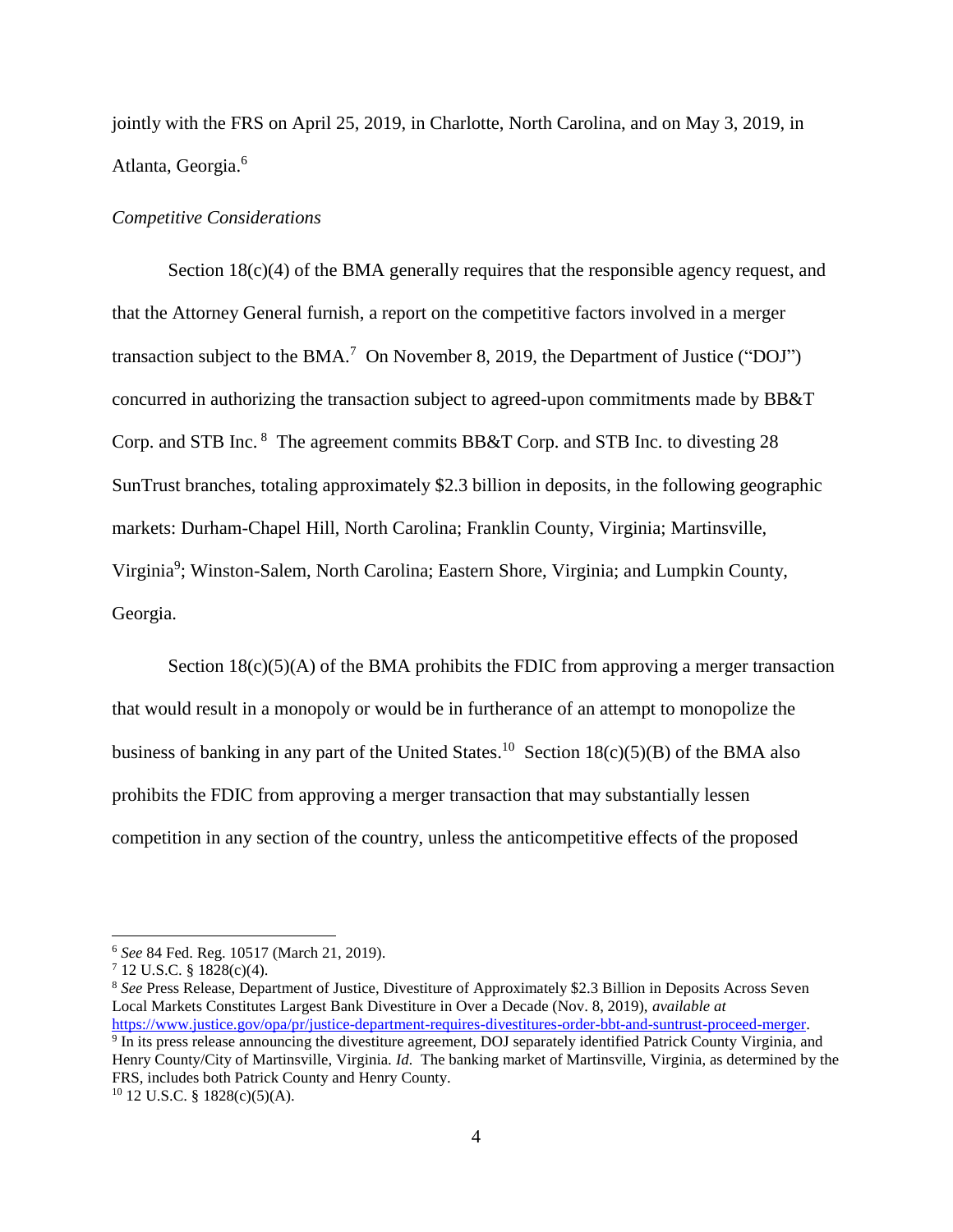transaction are clearly outweighed in the public interest by the probable effect of the transaction in meeting the convenience and needs of the community to be served. $11$ 

In evaluating the competitive effects of the proposal, the FDIC considered how the transaction would affect competition in the 81 geographic markets where both BB&T and Sun Trust operate. The FDIC considered, among other things, the concentration levels of deposits held by depository institutions in each of the 81 relevant geographic markets, and the increase to those concentration levels that would result from the proposal, as calculated under the Herfindahl-Hirschman Index ("HHI"), a widely accepted measure of market concentration. Generally, a transaction that does not result in both a post-merger HHI over 1800 points and an increase of more than 200 points within a geographic market does not raise significant anticompetitive concerns, whereas transactions that exceed both thresholds typically warrant further scrutiny. $12$ 

The resulting HHI levels in 67 of the 81 markets would fall below one or both thresholds, and the HHI levels in the 14 remaining markets would approach or exceed both thresholds. Upon further scrutiny, the presence of competitively viable thrifts and credit unions mitigate the competitive concerns associated with increased concentration levels in six of these 14 markets. 13 To mitigate the heightened concentration levels in the eight remaining markets, and as a condition of approval, Truist Bank commits to divest a total of 30 branches in eight geographic markets through a sale to a suitable third-party buyer. These branches include the 28 SunTrust

 $11$  12 U.S.C. § 1828(c)(5)(B).

<sup>12</sup> DOJ, Bank Merger Competitive Review, *available at* [https://www.justice.gov/atr/bank-merger-competitive](https://www.justice.gov/atr/bank-merger-competitive-review-introduction-and-overview-1995)[review-introduction-and-overview-1995;](https://www.justice.gov/atr/bank-merger-competitive-review-introduction-and-overview-1995) *see also* FDIC, Statement of Policy on Bank Merger Transactions, *available at* [https://www.fdic.gov/regulations/laws/rules/5000-1200.html.](https://www.fdic.gov/regulations/laws/rules/5000-1200.html) 

<sup>&</sup>lt;sup>13</sup> These markets include North Lake/Sumter, Florida; Atlanta, Georgia; Milledgeville, Georgia; Lexington, Virginia; Norfolk-Portsmouth, Virginia; and Richmond, Virginia.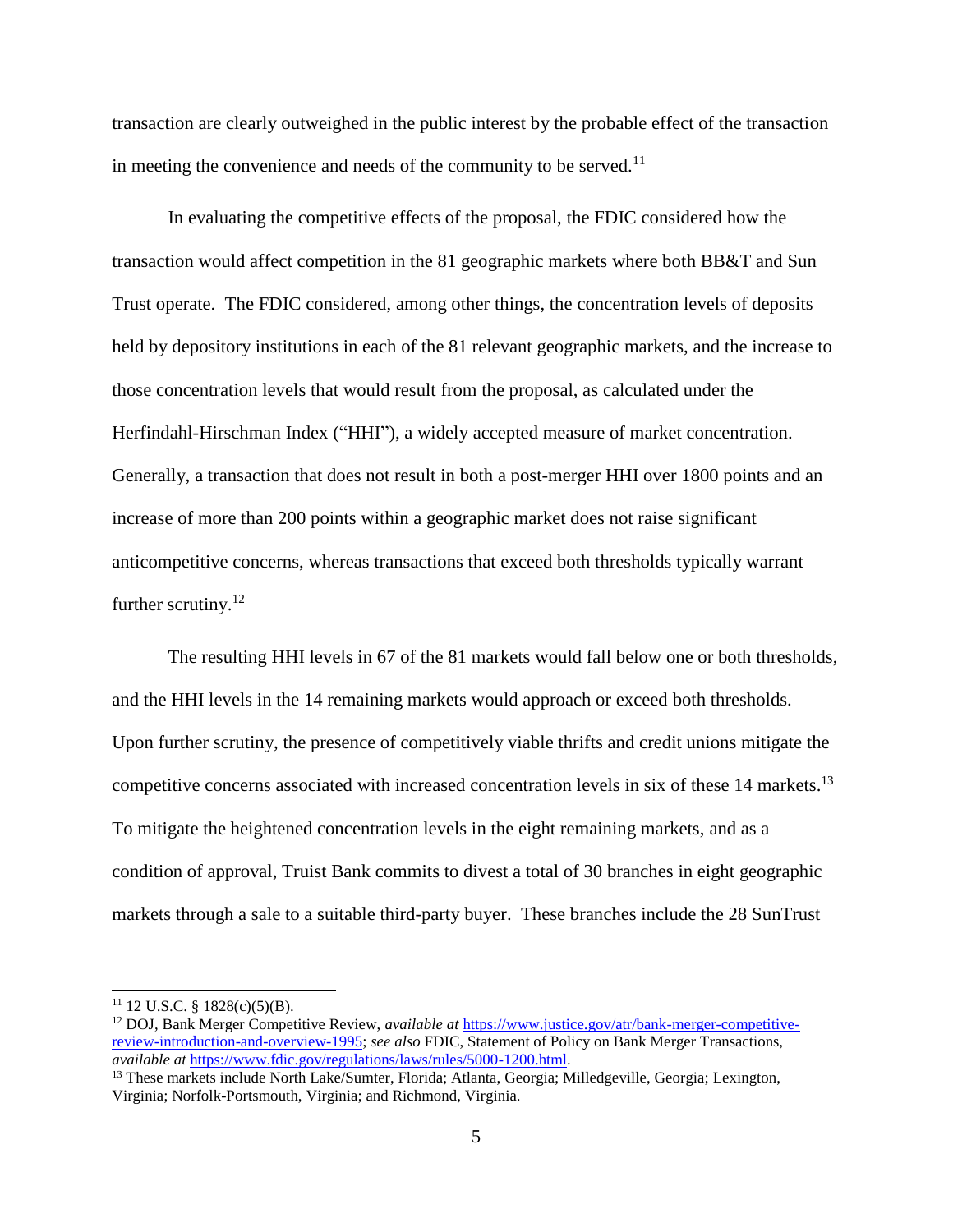branches identified in the agreement with DOJ, as well as two additional SunTrust branches in Wayne County, Georgia, and South Boston, Virginia, totaling approximately \$103.4 million in additional deposits. The applicants' commitment to divest these 30 branches, totaling approximately \$2.4 billion deposits, would effectively mitigate any anticompetitive concerns associated with increased concentration levels in the eight divestiture markets.

After evaluating the competitive effects of the transaction on the 81 markets in which BB&T and SunTrust both operate, as informed by the inclusion of competitively viable thrifts and credit unions where appropriate, and by the applicants' commitment to divest of 30 branches and related customer relationships as a condition of approval, the FDIC finds that the merger transaction would not result in a monopoly in any part of the United States, and would not substantially lessen competition, tend to create a monopoly, or otherwise be in restraint of trade in any section of the country.

# *Prudential Factors*

 $\overline{a}$ 

Section  $18(c)(5)$  of the BMA requires the responsible agency to take into consideration the financial and managerial resources and future prospects of the existing and proposed institutions.<sup>14</sup>

Both BB&T and SunTrust are in sound satisfactory financial condition, and their respective business models pose moderate risk given their community focus and largely traditional business lines. This approach has led to acceptable earnings and asset quality, strong capital, and sufficient liquidity at both institutions. The leadership teams of both BB&T and

<sup>&</sup>lt;sup>14</sup> 12 U.S.C. § 1828(c)(5). In addition, the FDIC considered information provided by other bank supervisory agencies.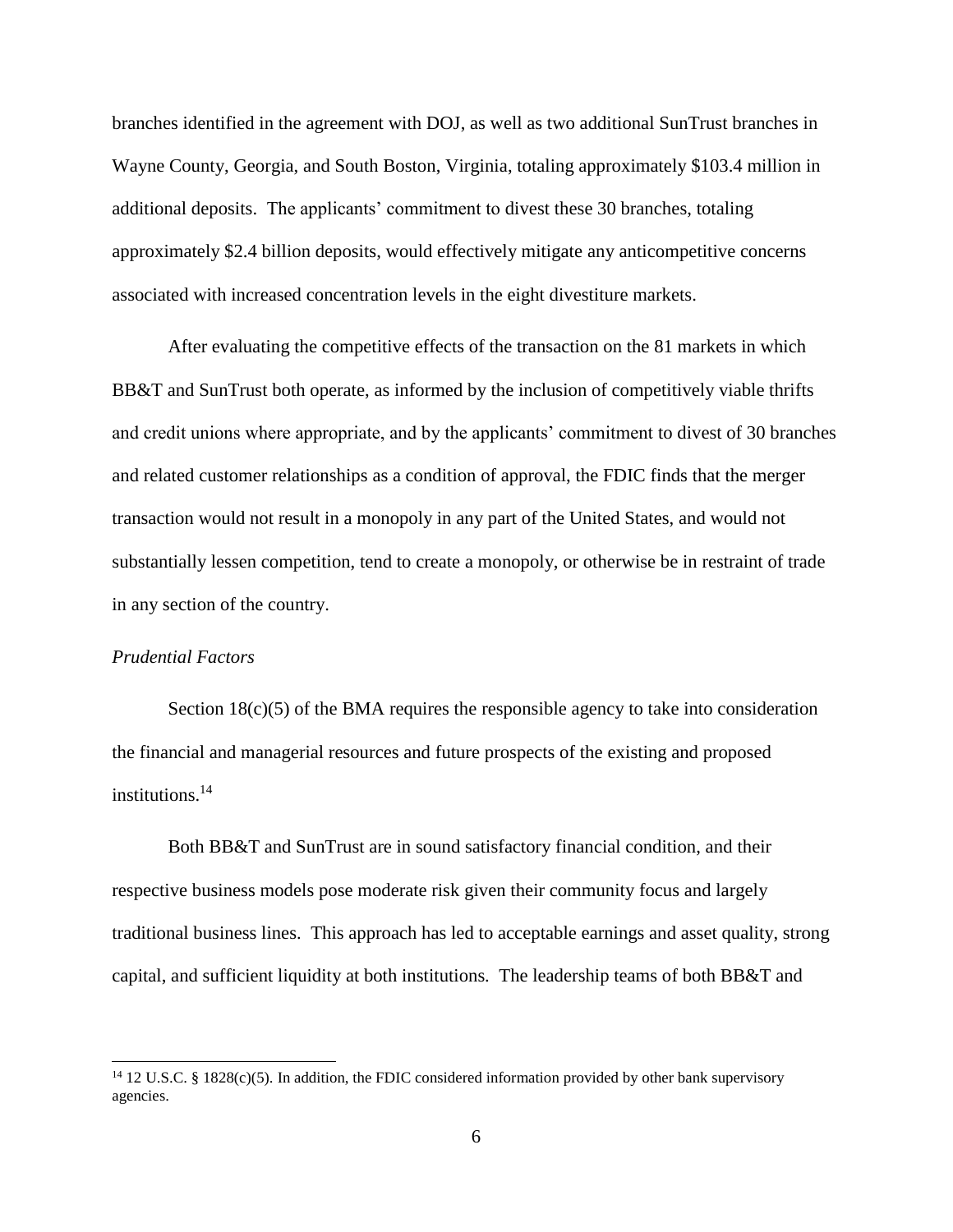SunTrust are considered to have strong skills and deep experience in regional banking, evidenced by the respective institutions' sound financial and moderate risk profiles, consumer compliance records, and responsiveness to regulatory concerns, including SunTrust's commitment to timely payment of restitution to customers as a result of identified violations of section 5 of the Federal Trade Commission Act, which is the subject of a Consent Order issued by the FRS on November 19, 2019, against SunTrust (FRB Docket No. 19-028-B-SM) (Consent Order).

Truist Bank's pro forma projections reflect a continuation of the core business and operating strategies of both institutions. As such, the financial projections reflect sufficient capital and liquidity, and satisfactory asset quality. The proposed Board and management team for Truist Bank would be drawn equally from BB&T and SunTrust, and possess the experience and capability to lead the resulting institution. Notably, these leadership teams have extensive merger integration experience, as BB&T and SunTrust have successfully completed nearly 100 acquisitions over the past 35 years, including acquisitions of significant size and complexity. In connection with the proposed transaction, BB&T and SunTrust management have placed appropriate emphasis on facilitating integration of the two institutions in order to minimize disruption.

Based on the plans described in the Application, Truist Bank would reflect the financial strength of both BB&T and SunTrust, and the proposed management team of Truist Bank would be drawn from the well-regarded management teams of both institutions. Overall, the financial and managerial resources and future prospects of Truist Bank would be consistent with approval of the Application, conditional upon Truist Bank's compliance with the Consent Order.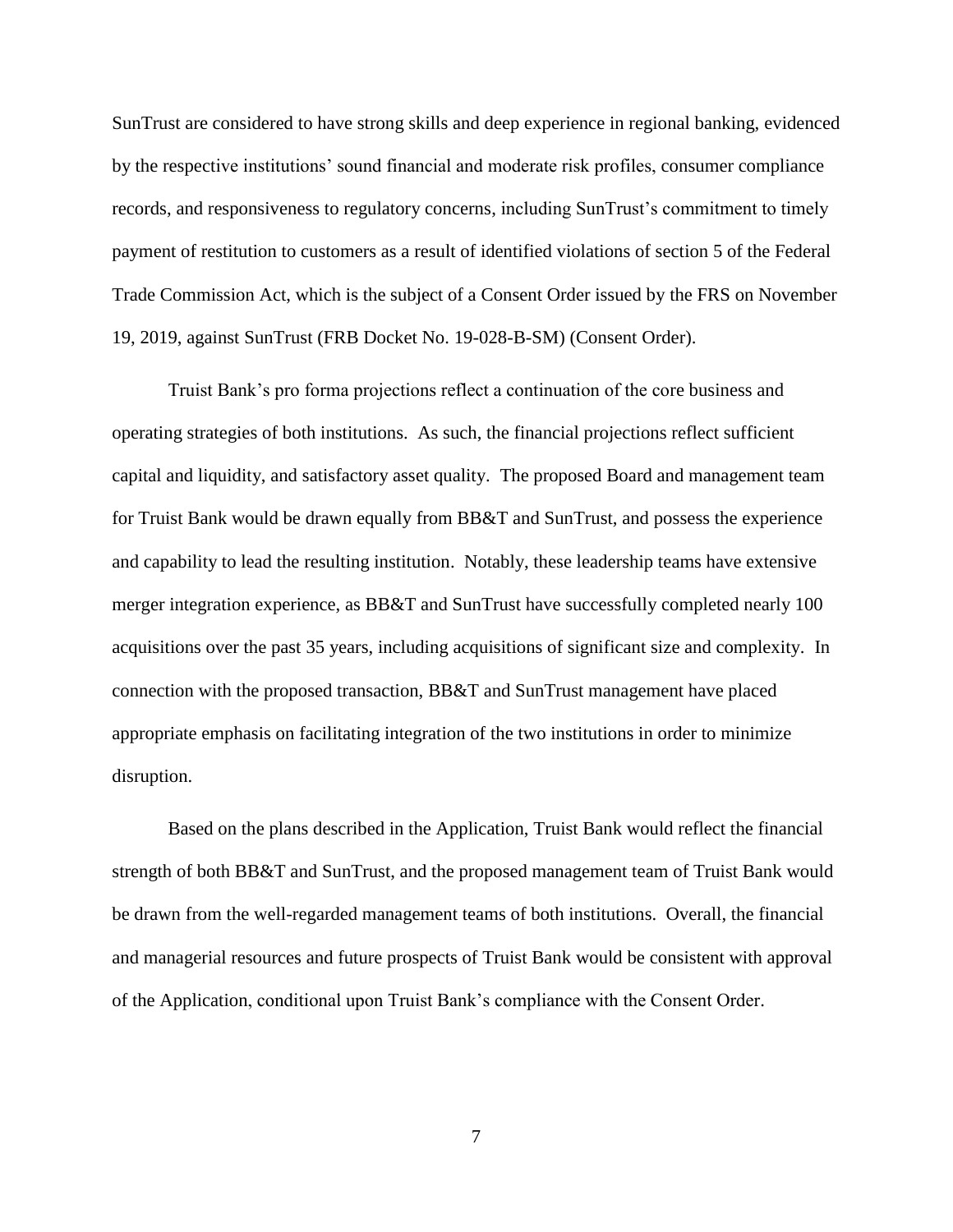## *Convenience and Needs Factor*

 $\overline{a}$ 

Section  $18(c)(5)$  of the BMA requires the FDIC to consider the convenience and needs of the community to be served.<sup>15</sup> Overall, BB&T and SunTrust have each demonstrated a commitment to serving the convenience and needs of their respective communities. The Application represents that Truist Bank would draw upon the institutions' respective strengths so that it is positioned to serve the communities in the combined geographic footprint. The proponents have articulated this commitment through a Community Benefits Plan that has been publicly announced and proposed for Truist Bank .

Upon consummation of the merger, Truist Bank would operate 2,953 branches located primarily in the Southeast and Mid-Atlantic regions of the United States, with many BB&T and SunTrust legacy branches operating in close proximity due to the overlapping geographic footprints of BB&T and SunTrust. Although the Application did not identify specific branches that would be closed or consolidated as a consequence of the merger, the applicants continue to undertake analysis related to eventual branch closings or consolidations. The applicants represent that this analysis takes into account considerations related to fair lending, the Community Reinvestment Act ("CRA"), and the interests of local communities. In addition, the applicants have committed that Truist Bank would not have any merger-related branch closures for one year and would not have any merger-related branch closures in rural areas with populations under 2,500 for three years following consummation of the merger.

<sup>&</sup>lt;sup>15</sup> 12 U.S.C. § 1828(c). The Community Reinvestment Act also requires that, when evaluating an insured depository institution's application under the BMA, the appropriate federal financial supervisory agency take into account an insured depository institution's record of meeting the credit needs of its entire community, including low- and moderate-income neighborhoods, consistent with the safe and sound operation of such institution. 12 U.S.C. §§ 2902-2903.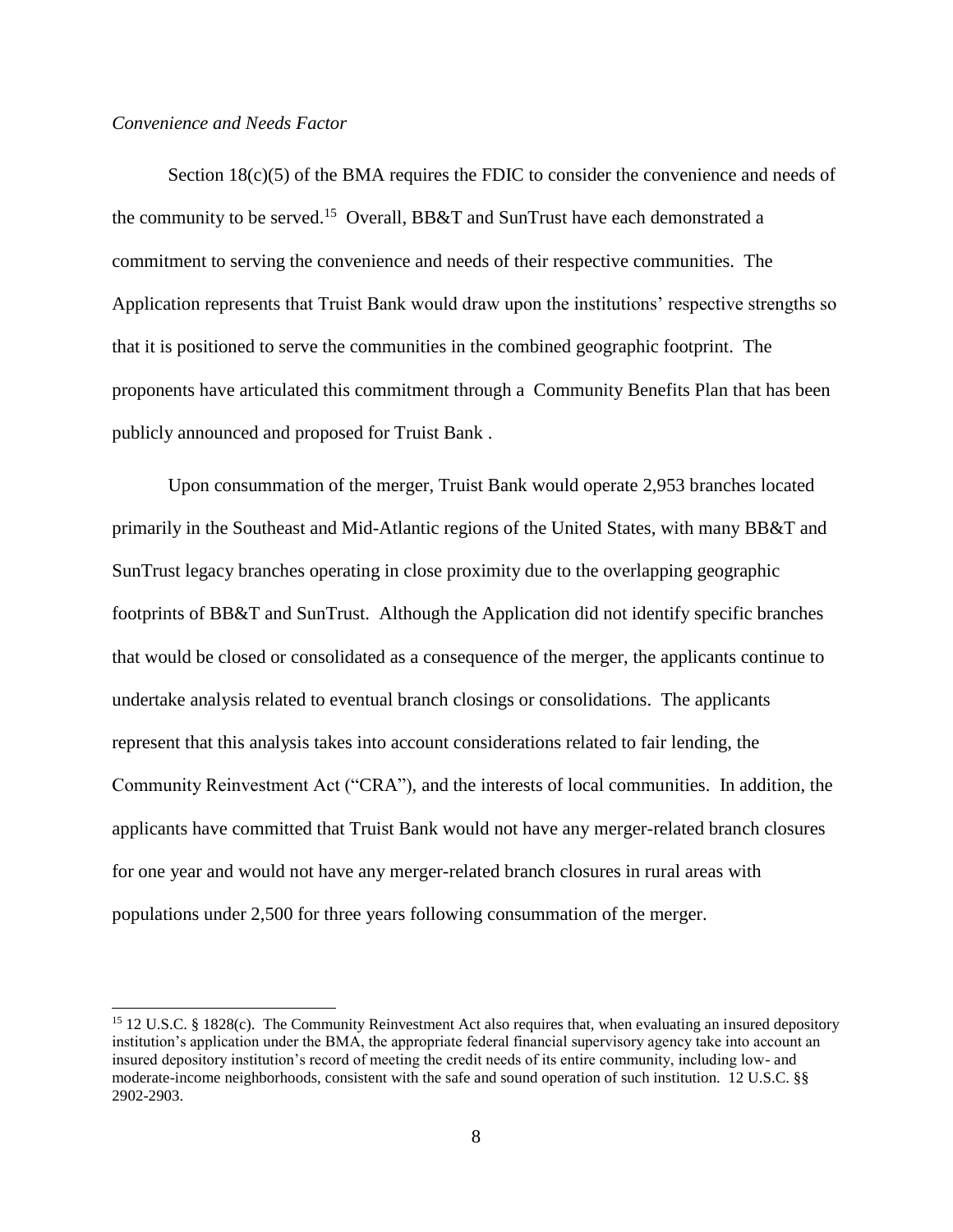For the purposes of the CRA, BB&T has an outstanding record of meeting community credit needs, and SunTrust has a satisfactory record. The Application represents that Truist Bank would draw from the best elements of the CRA programs of BB&T and SunTrust. To further articulate Truist Bank's CRA objectives, the proponents developed a Community Benefits Plan in partnership with the National Community Reinvestment Coalition. The commitments of the Community Benefits Plan include \$60 billion in commitments to low- or moderate-income ("LMI") borrowers and communities through home mortgage loans, small business lending, community development lending, and CRA qualified investments and philanthropy. As part of the Community Benefits Plan, Truist Bank also commits to seek to open at least 15 branches in LMI and/or majority-minority areas within its geographic footprint by year-end 2022.

In the course of reviewing public input on the Application, the FDIC received adverse comments from four protesters that were considered to be CRA protests. The protesters' concerns included the lack of or disproportionate lending in certain geographies; the potential lack of accessibility to bank branch offices, services, and lending in rural areas due to bank closures; higher cost of products; and a less competitive market overall as a result of the merger. After reviewing all comments related to the Application, bank responses to the protests, lending activity, and regulatory history, no concerns were identified that would indicate that Truist Bank would not adequately serve the convenience and needs of the communities to be served.

The Application states that no products or services offered by either institution would be discontinued as a result of the merger. Legacy SunTrust customers would gain access to BB&T's more active small business lending and commercial real estate lending to smaller sized businesses, municipal advisory services, broader consumer and small business equipment financing, asset management services, wider scope of personal and commercial insurance agency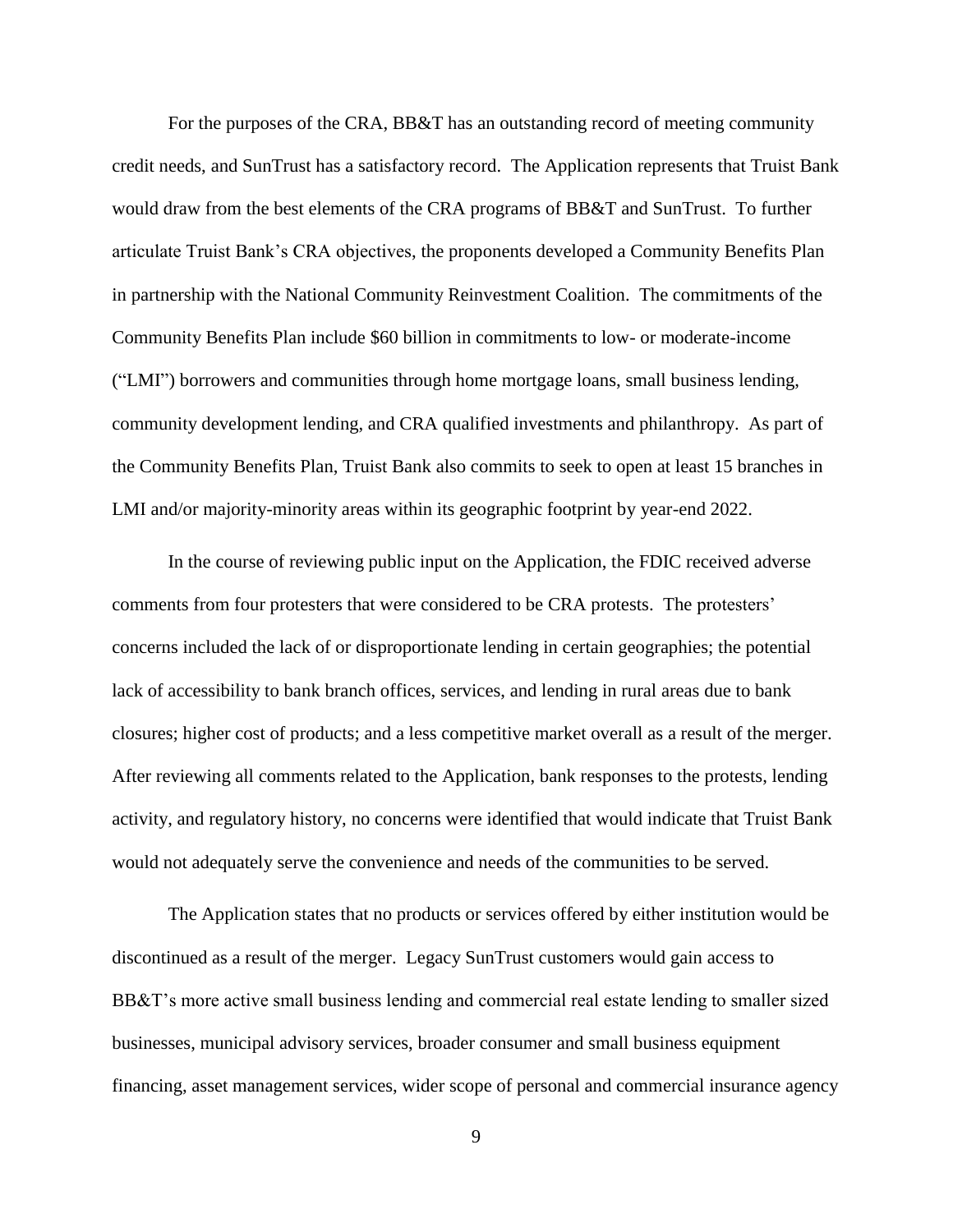products and services, and insurance premium financing and insurance advisory services. Legacy BB&T customers would gain access to SunTrust's digital consumer lending platform, expanded FHA-guaranteed lending programs, broader financing for affordable housing and commercial developments to revitalize LMI communities, broader corporate and investment banking activities, and a broader offering of medical-practice related lending. Additionally, corporate customers would benefit from the combined bank's larger lending limit for individual corporate borrowers.

Taking into account Truist Bank's branch distribution, the CRA record of performance for BB&T and SunTrust, the commitments articulated in the applicants' Community Benefits Plan, public comments received on the Application, the consumer compliance records of both banks, and the products and services to be provided by Truist Bank, the FDIC finds that Truist Bank's capacity to meet the convenience and needs of the community to be served would be consistent with approval of the Application.

### *Financial Stability Factor*

 $\overline{a}$ 

The Dodd-Frank Wall Street Reform and Consumer Protection Act amended section 18(c)(5) of the BMA to require the agency responsible for assessing a proposed merger transaction to consider the risk posed by the transaction to the stability of the United States banking or financial system.<sup>16</sup> In evaluating the likely impact of the proposed transaction on the stability of the U.S. banking or financial system, the FDIC considered quantitative and qualitative metrics, each of which aims to assess whether Truist Bank's systemic footprint would be such that its failure or financial distress would compromise the overall stability of the U.S. banking or financial system.

<sup>16</sup> 12 U.S.C. § 1828(c)(5), as amended by Pub. L. No. 111-203, § 604(f), 124 Stat. 1376, 1602 (2010).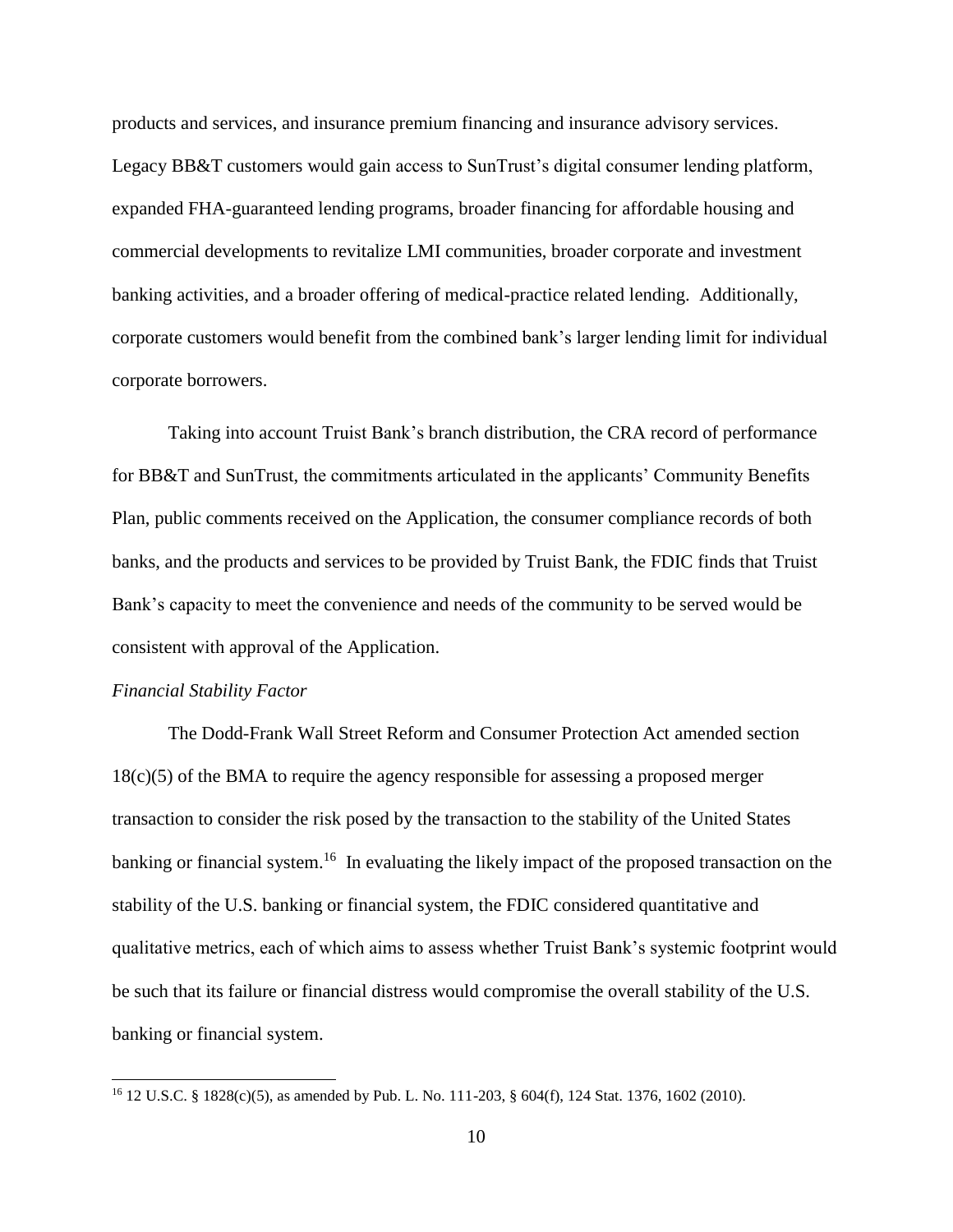The quantitative metrics considered with respect to this Application include: (1) the size of Truist Bank; (2) the availability of substitute providers for any critical products and services to be offered by Truist Bank; (3) the degree of interconnectedness of Truist Bank with the U.S. banking or financial system; (4) whether Truist Bank would contribute to the complexity of the U.S. banking or financial system; and (5) the extent of cross-border activities of Truist Bank.

The qualitative metric considered with respect to this Application relates largely to the resolvability of Truist Bank, taking into account the institution's proposed organizational structure and its expected continuity, saleability, and separability in resolution. In considering these metrics, the FDIC evaluated each metric individually and in the aggregate, with no single metric carrying more weight than another or otherwise determining the outcome of the analysis.<sup>17</sup>

Upon consummation of the merger, Truist Bank would become the sixth largest insured depository institution in the United States. However, when considered in light of other quantitative factors such as substitutability and interconnectedness, the size of Truist Bank would not in and of itself present a risk to the stability of the U.S. banking or financial system. Though Truist Bank would be among the largest insured depository institutions in the United States, the proposed merger would effectuate such an increase in size by combining into one large institution products, services, and interconnections that do not generally present financial stability risks. Furthermore, consumers would have access to ample substitute providers in the markets in which Truist Bank would operate.

 $\overline{\phantom{a}}$ 

<sup>&</sup>lt;sup>17</sup> The metrics listed in this Order are not intended to be exhaustive. The FDIC reserves the right to evaluate additional or other metrics in consideration of future BMA filings.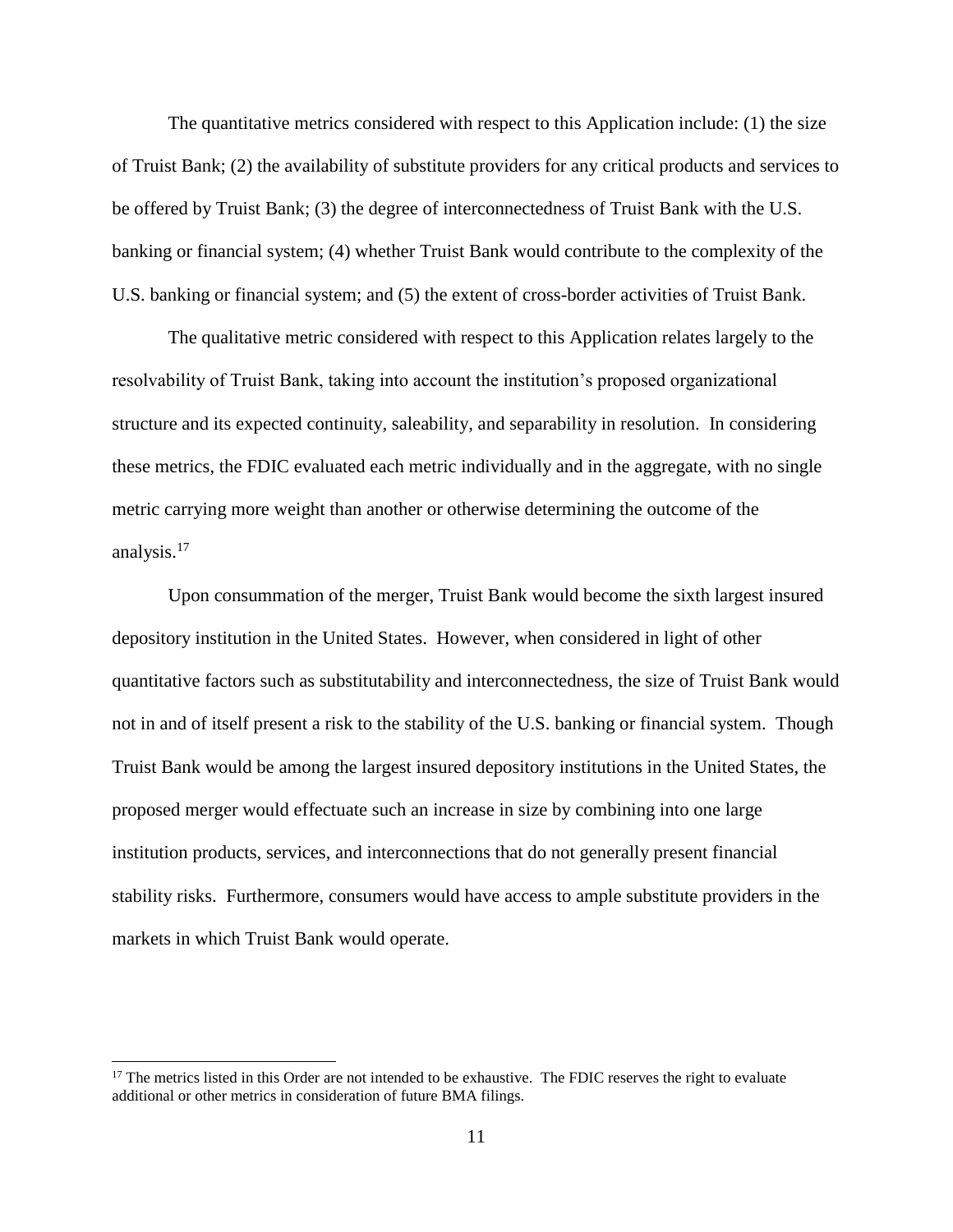A large institution might also present risk to the stability of the U.S. banking or financial system if it held high levels of intra-financial system assets and liabilities, which may be viewed as measures of an institution's interconnectedness with other financial system participants. This would not be the case for Truist Bank, where the parent holding company, Truist Financial Corp., would hold pro forma intra-financial system assets that represent only 0.3 percent of the total intra-financial system assets reported by holding companies that file Federal Reserve Form Y-15. Truist Financial Corp.'s pro forma intra-financial system liabilities represent just 0.4 percent of the total intra-financial system liabilities reported under Form Y-15.<sup>18</sup>

Trading liabilities and derivatives exposure may also be used to assist in measuring interconnectedness. Much like intra-financial system assets and liabilities, these levels are projected to be relatively low for Truist Financial Corp. The limited interconnections of Truist Financial Corp. to other financial system participants translates to limited interconnections for Truist Bank. Taken together with the substitutability of its products and services and the minimal projected volume of cross-border activities, the extent of Truist Bank's interconnectedness with the U.S. banking and financial system is consistent with a favorable finding on this statutory factor. This view is further supported by the fact that Truist Bank would not be a highly complex organization.

An insured depository institution's complexity is relevant to the level of risk it presents to the U.S. banking or financial system because highly complex organizations tend to have a broader impact on the system as a whole and tend to present unique challenges in resolution. However, review of the Application indicates that Truist Bank's product offerings, activities,

 $\overline{\phantom{a}}$ 

 $^{18}$  Form Y-15 is submitted quarterly by U.S. top-tier holding companies with consolidated total assets of \$50 billion or more; and U.S. top-tier holding companies below \$50 billion otherwise identified as a global systemically important banks. The figures provided are based on data submitted as of December 31, 2018.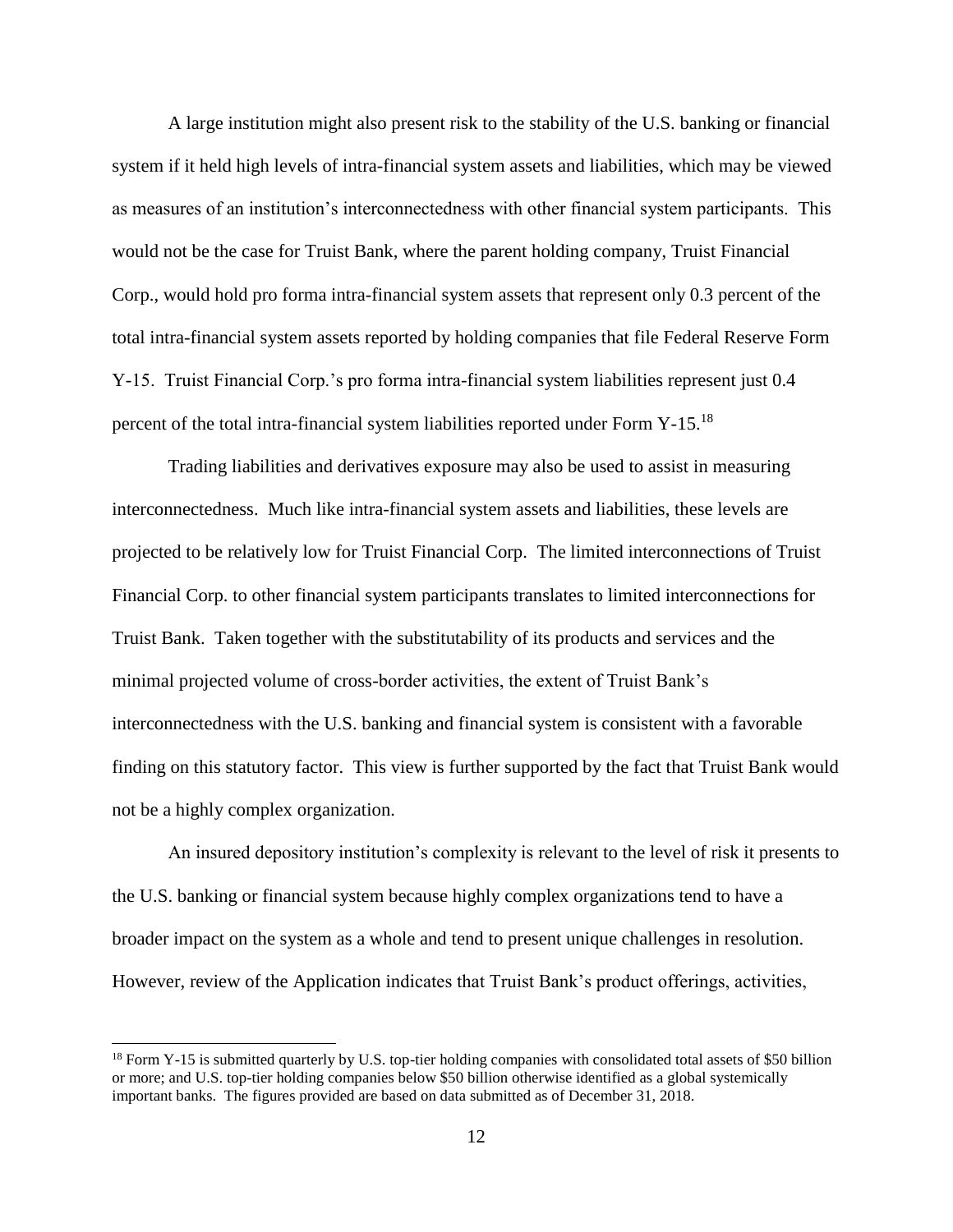practices, and structure would not be of the type that would contribute to, or transmit, significant risk to the U.S. banking or financial system or present unique challenges in resolution. The proposed merger generally would not involve complex assets or liabilities, and Truist Bank's focus would be on traditional banking activities, with minimal holdings of hard-to-value assets. As a result, the creation of Truist Bank would not significantly increase the complexity of the U.S. banking or financial system.

Complexity and resolvability concerns may also arise where an institution is engaged in significant cross-border activities. BB&T and SunTrust each have limited international activities. The Application does not contemplate an increase in foreign operations upon consummation of the merger as Truist Bank would operate primarily within the United States. The banks each have limited cross-border operations, and the Application does not anticipate an increase in such operations.

Finally, the qualitative factor considered with respect to this Application assesses the resolvability of Truist Bank. Truist Bank's traditional bank holding company structure would be relatively straightforward and noncomplex, which would lessen the likelihood of certain challenges in its resolution. In addition, the proposed merger would bring together two institutions with complementary core business lines and other components of franchise value. In resolution plans submitted by each of BB&T and SunTrust to the FDIC and by each of their parent companies jointly to the FDIC and FRS, the institutions provide resolution strategies that set forth the saleability and separability of such components of franchise value. Thus, the resolvability of Truist Bank would not present a risk to the stability of the U.S. banking or financial system that is not otherwise mitigated by regulatory requirements applicable to the institution and its parent holding company, including requirements to regularly submit resolution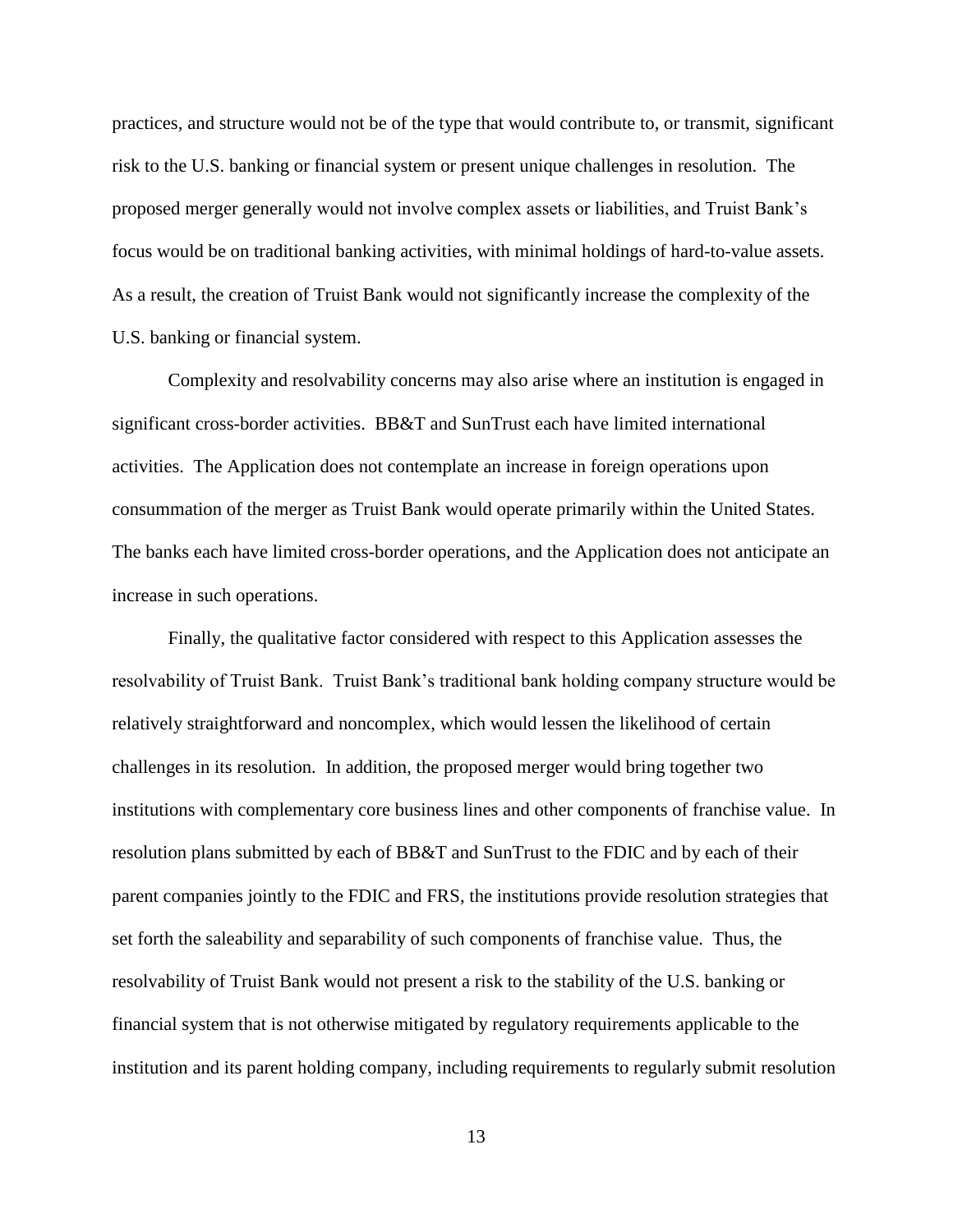plans. Furthermore, as a condition of approval, Truist Bank commits to submit to the FDIC within 180 days of the consummation of the transaction an update describing any material changes to its legal structure since the submission of BB&T's last resolution plan under 12 CFR § 360.10, and an information technology integration and conversion plan, including efforts to comply with the FDIC's regulations relating to recordkeeping for timely deposit insurance determinations under 12 CFR Part 370.

For the reasons described above and subject to the condition described above, the FDIC finds the risk to the stability of the U.S. banking or financial system posed by the proposed merger of BB&T and SunTrust to be consistent with approval of the Application.

# *Anti-Money Laundering Record*

Section  $18(c)(11)$  of the BMA requires the responsible agency to take into consideration the effectiveness of any insured depository institution involved in the proposed merger transaction in combatting money laundering activities, including in overseas branches.<sup>19</sup> The FDIC considers BB&T's and SunTrust's current efforts to combat money laundering to be adequate and consistent with approval of the Application.

# *Nationwide Deposit Cap*

Section  $18(c)(13)$  of the BMA generally prohibits the responsible agency from approving an application for an interstate merger transaction if the resulting insured depository institution, together with its insured depository institution affiliates, would, upon consummation of the transaction, control more than 10 percent of the total amount of deposits of insured depository institutions in the United States.<sup>20</sup> Upon consummation, Truist Bank would control

 $\overline{\phantom{a}}$ 

<sup>19</sup> 12 U.S.C. § 1828(c)(11).

 $20$  12 U.S.C. § 1828(c)(13).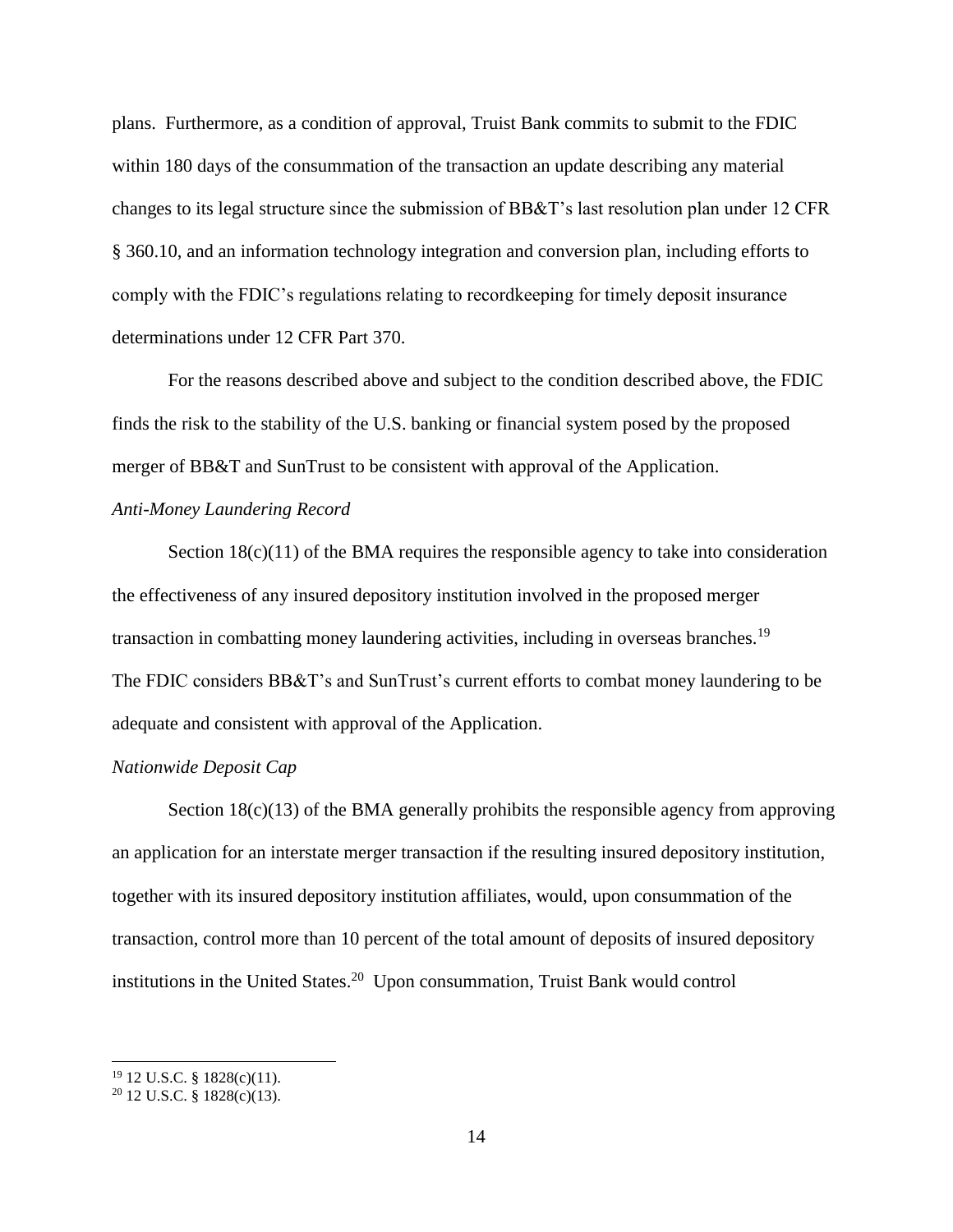approximately 2.58 percent of the total amount of deposits of insured depository institutions in the United States. Therefore, approval of the transaction would not be prohibited by section 18(c)(13) of the BMA.

# *Conclusion Under the Bank Merger Act*

Upon reviewing the Application and all other relevant information, the FDIC finds that: the public notice requirements of the BMA have been satisfied; the merger transaction would not result in a monopoly in any part of the United States, and, consistent with the conditional concurrence of DOJ and subject to the applicants' divestiture commitments, would not substantially lessen competition, tend to create a monopoly, or otherwise be in restraint of trade in any section of the country; the financial and managerial resources and future prospects of BB&T, SunTrust, and Truist Bank are consistent with approval; Truist Bank's projected service to the convenience and needs of the community, as informed by, among other things, BB&T's and SunTrust's CRA records and Truist Bank's Community Benefits Plan, is consistent with approval; the risk posed by Truist Bank to the stability of the United States banking or financial system is consistent with approval; the records of effectiveness of BB&T and SunTrust in combatting money laundering activities, including in overseas branches, are consistent with approval; and Truist Bank would control less than 10 percent of the total amount of deposits of insured depository institutions in the United States.

#### **Interstate Merger Requirements**

As a merger transaction involving banks with different home states, the Application is subject to the additional requirements imposed on interstate mergers by section 44 of the FDI Act.<sup>21</sup> Section 44 authorizes the responsible agency to approve an interstate transaction without

<sup>21</sup> 12 U.S.C. § 1831u.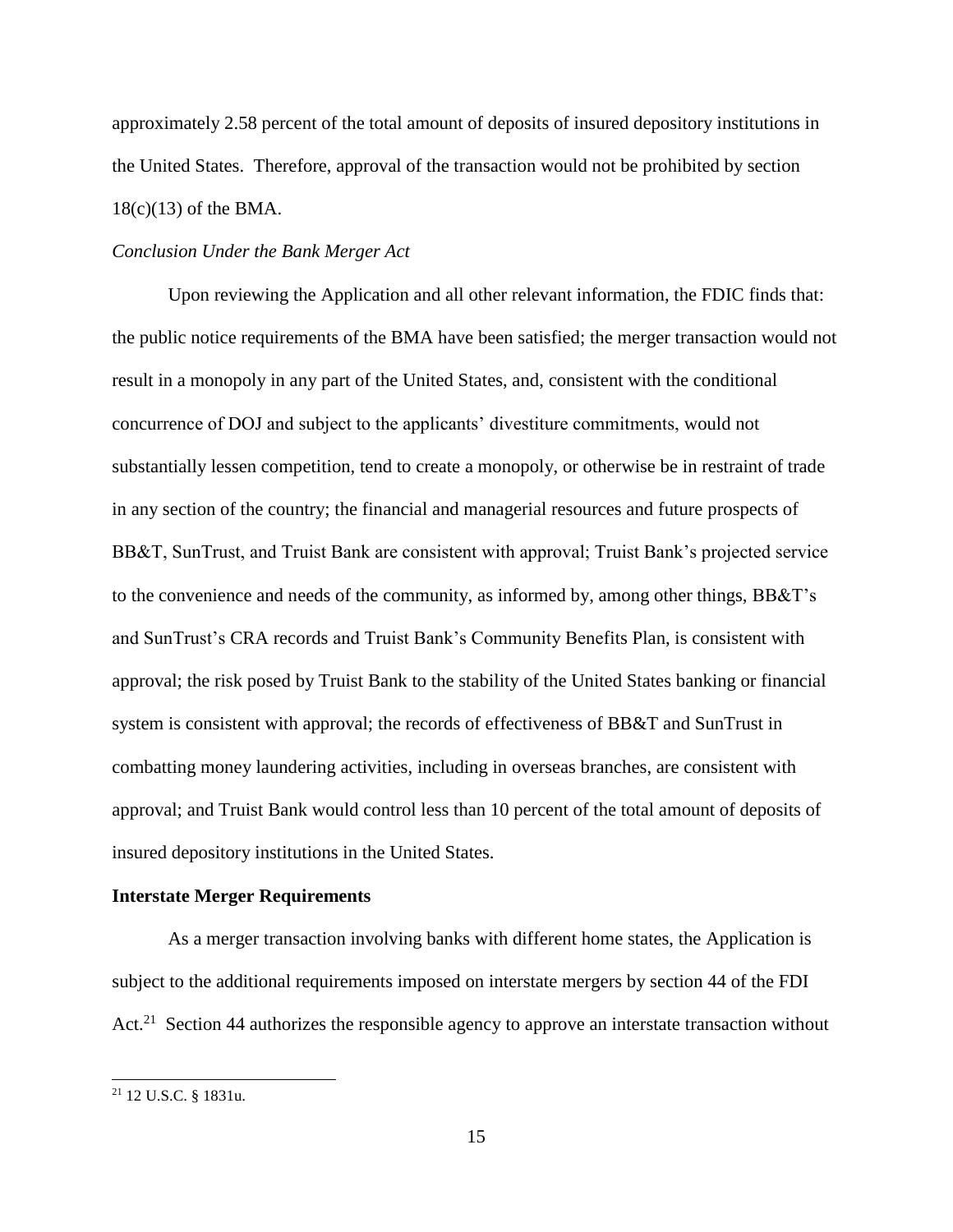regard to contrary state law, subject to certain conditions, including the observance of state age laws, and subject to the requirements that: the applicants comply with state filing requirements; the transaction not exceed a 10 percent nationwide concentration limit, and that the transaction not exceed a 30 percent statewide concentration limit in any state where the banks involved both operate; the responsible agency consider the CRA records of the banks involved; and that each bank involved in the transaction is at least adequately capitalized at the time the application is filed, and that the resulting institution be well capitalized and well managed upon consummation of the transaction.

BB&T and SunTrust have been in existence for sufficient time such that their merger may not be restricted by any applicable state age laws. The applicants have complied with all applicable state filing requirements to the satisfaction of the FDIC. Truist Bank would control approximately 2.58 percent of the total amount of deposits of insured depository institutions in the United States, and therefore the merger transaction would not be restricted by section 44's 10 percent nationwide concentration limit. Truist Bank would control less than 30 percent of the total amount of deposits of insured depository institutions in each of the states where both BB&T and SunTrust operate. Furthermore, no state in which BB&T and SunTrust operate impose a statewide concentration limit lower than 30 percent. Therefore, the Application would not be restricted by section 44's statewide concentration limits. The FDIC finds that the CRA records of BB&T and SunTrust are consistent with approval of the Application. Finally, BB&T and SunTrust were at least adequately capitalized at the time the Application was filed, and the FDIC finds that Truist Bank would be well capitalized and well managed upon consummation of the transaction. Therefore, the Application satisfies the additional requirements applicable to interstate mergers imposed by section 44 of the FDI Act.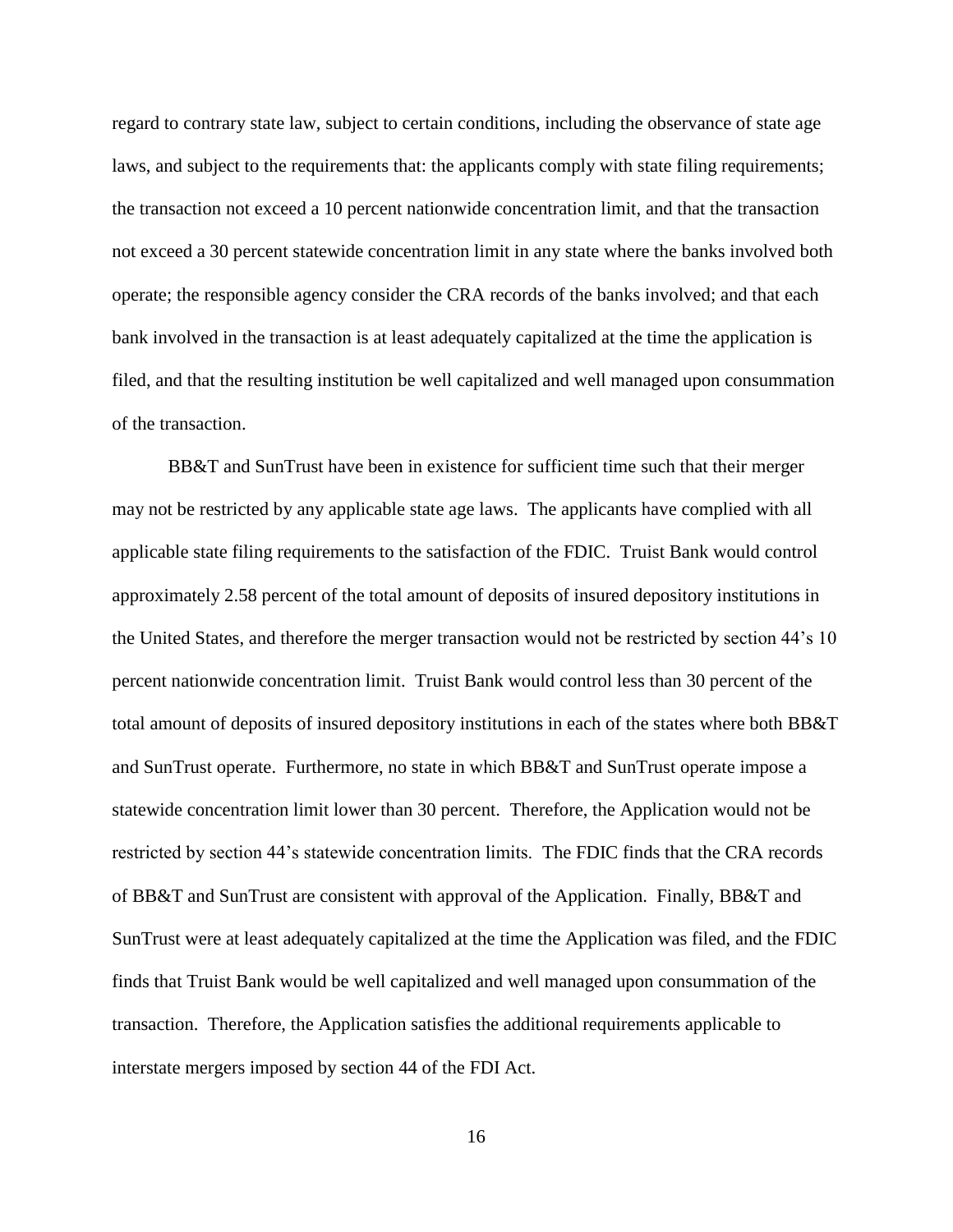## **Establishment of Branches**

Section 18(d) prohibits a state nonmember bank from establishing and operating a branch without the FDIC's prior consent.<sup>22</sup> Because Truist Bank would be a state nonmember bank and would establish and operate SunTrust's 1,160 branches as branches of Truist Bank, the Application is subject to the FDIC's approval under section 18(d). For the same reasons underlying the FDIC's analysis of the transaction under the BMA, the FDIC finds that the Application's establishment of 1,160 branches would be consistent with approval, having considered, with respect to BB&T, SunTrust, and Truist Bank, financial history and condition, adequacy of capital, future earnings prospects, the general character and fitness of management, the risk presented to the Deposit Insurance Fund, the convenience and needs of the community to be served, and consistency with the purposes of the FDI Act.

### **Conclusion**

Having considered and found favorably on the statutory factors and requirements applicable to the Application under sections 18(c), 18(d), 44, and other sections of the FDI Act, it is the FDIC's judgment that the application should be, and hereby is, approved. This approval is conditional upon compliance with and satisfaction of the commitments and representations made to the FDIC in connection with the Application, and subject to the following conditions:

- That the applicant has obtained all necessary and final approvals from the appropriate federal or state authority or other appropriate authority.
- The transaction shall not be consummated until after the fifteenth calendar day following the date of this Order or later than six months after the date of this Order, unless such period is extended for good cause by the FDIC.

<sup>22</sup> 12 U.S.C. § 1828(d).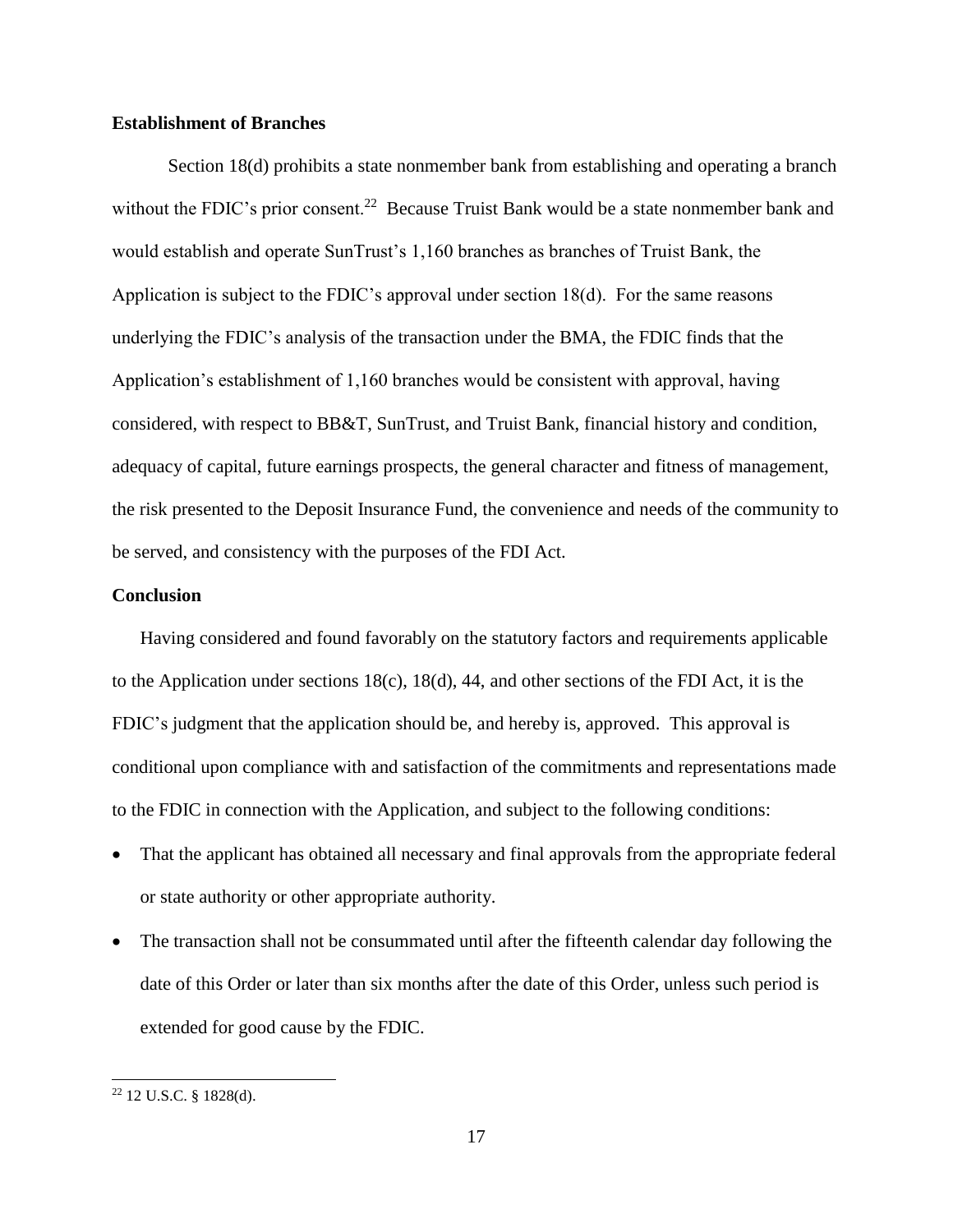- Until the proposed transaction becomes effective, the FDIC shall have the right to alter, suspend or withdraw its approval should any interim development be deemed to warrant such action.
- The applicants shall take all necessary and appropriate actions to fully and timely comply with the Consent Order issued by the Board of Governors of the Federal Reserve System on November 19, 2019, against SunTrust Bank, Atlanta, Georgia (FRB Docket No. 19-028-B-SM) (Consent Order). Approval of the merger is conditioned on the written commitment of BB&T to obligate its successor, Truist Bank, as successor to SunTrust Bank, to comply with all obligations of the Consent Order. Such actions shall include payment of full and complete restitution to affected customers, subject to verification by the FDIC, as well as implementation of all necessary and appropriate actions to prevent future occurrences. The applicants shall timely notify the FDIC of any delay in the full and timely compliance with the Consent Order.
- The applicants shall take all necessary and appropriate actions to fully and timely execute the divestiture commitments and any related written agreements (Divestiture Commitments) submitted and agreed to, or entered into with the DOJ, FRS, and FDIC. The applicants shall timely notify each of the DOJ, FRS, and FDIC of any delay in the full and timely compliance with the Divestiture Commitments.
- 180 days after the consummation date, Truist Bank will submit to the Atlanta Regional Office (a) an update describing any completed, pending or planned material changes to its legal structure since the submission of BB&T's last resolution plan under 12 C.F.R. § 360.10 (IDI resolution plan), including as a result of the merger and any changes to or the addition of any line of business since the submission of BB&T's last IDI resolution plan that could